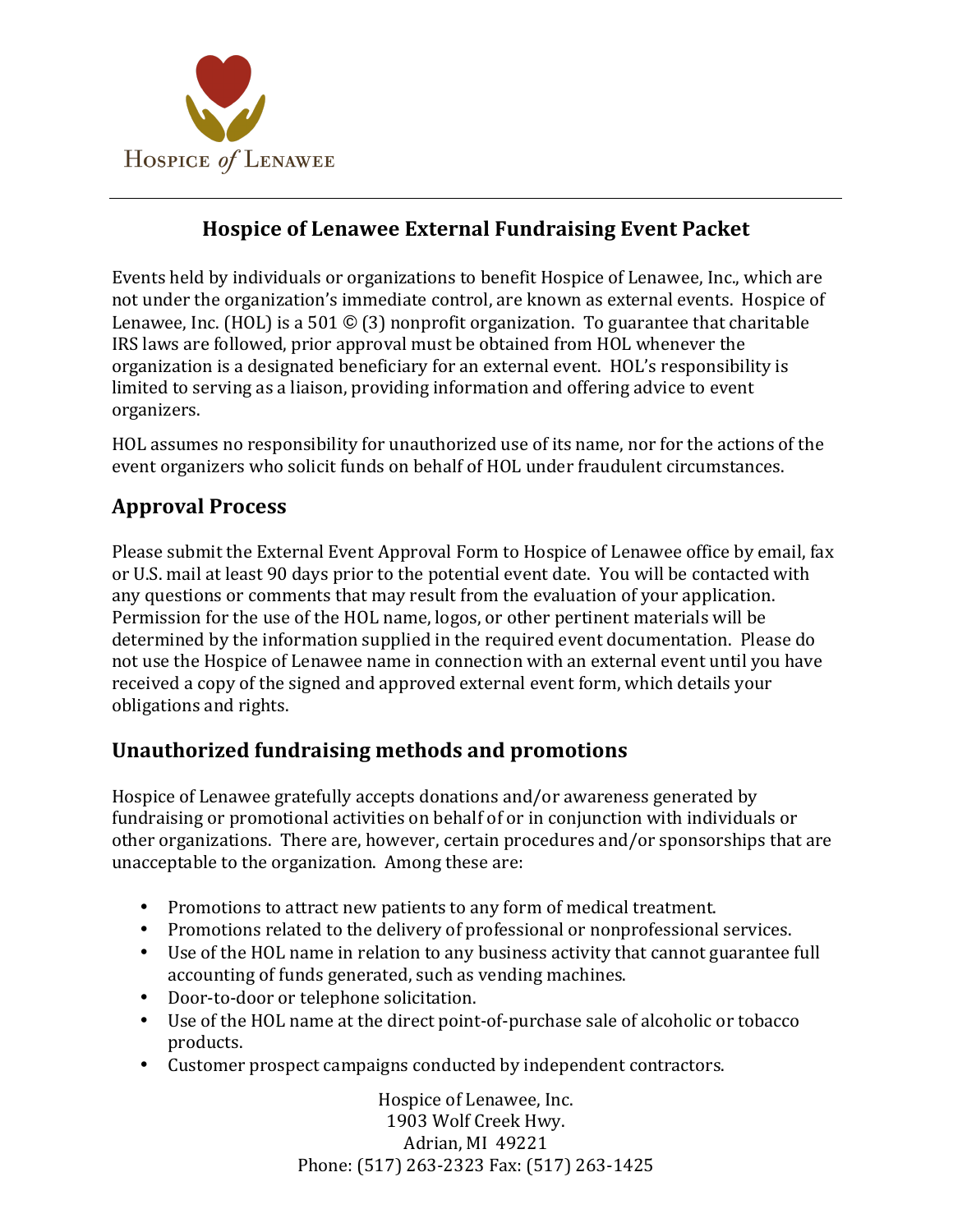#### **External Fundraising Event Agreement**

In order to receive approval for your proposed external fundraising event, you must comply with the following regulations:

- 1. You must complete and return the External Event Approval Form to Hospice of Lenawee at least 90 days prior to the potential event date. HOL will respond to all requests within 15 days of receipt of the signed document.
- 2. The use of the HOL name, logos or other pertinent materials will only be authorized after completion of the External Event Approval Form. The event sponsor/organizer is only authorized to use the Hospice of Lenawee name in connection with the specified fundraising event and only until the completion or termination of this agreement.
- 3. The amount or percentage of monies to be donated to Hospice of Lenawee must be included in all advertisements.
- 4. All donations received by the hosting organization must be delivered or mailed to Hospice of Lenawee within two weeks of receipt.
- 5. The event sponsor/organizer will complete all tasks necessary for organizing the fundraising event and shall assume full responsibility for the payment of all expenses in connection therewith, without regard to the amount of funds collected for the event. Hospice of Lenawee will not underwrite any portion of an external event or project, nor will it be responsible for any expenditure related to the external event.
- 6. The event sponsor/organizer must comply with all necessary local or government regulations. This includes, but is not limited to, registering with appropriate agencies, purchasing insurance and following any rules of disclosure currently required by the IRS and required state and local licenses and permits.
- 7. The sponsor organization/individual holding the event intended to benefit Hospice of Lenawee indemnifies and holds Hospice of Lenawee harmless from any and all claims that may arise as a result of this event.
- 8. Note that any endeavor, which necessitates Hospice of Lenawee to requests its donors to make or solicit purchases, will not be accepted.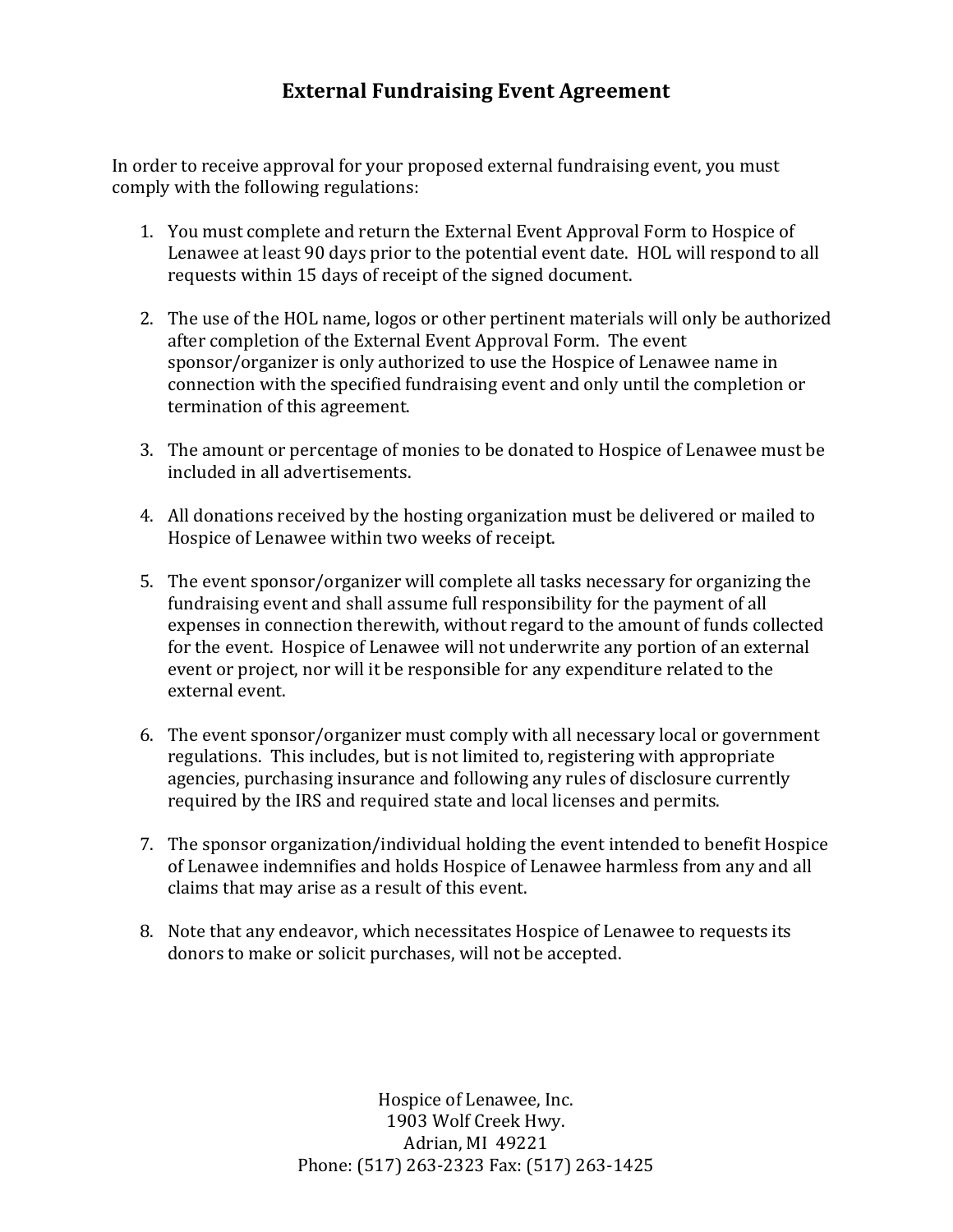# Hospice of Lenawee, Inc. **External Event Application Form**

# **Sponsor/Organizer of Event Information:**

| Title                                                                            |                                                                                                                   |  |
|----------------------------------------------------------------------------------|-------------------------------------------------------------------------------------------------------------------|--|
|                                                                                  |                                                                                                                   |  |
|                                                                                  |                                                                                                                   |  |
|                                                                                  |                                                                                                                   |  |
|                                                                                  |                                                                                                                   |  |
|                                                                                  |                                                                                                                   |  |
| <b>Event Information</b>                                                         |                                                                                                                   |  |
|                                                                                  |                                                                                                                   |  |
|                                                                                  |                                                                                                                   |  |
|                                                                                  |                                                                                                                   |  |
|                                                                                  |                                                                                                                   |  |
|                                                                                  |                                                                                                                   |  |
|                                                                                  |                                                                                                                   |  |
|                                                                                  |                                                                                                                   |  |
| Is this a first-time event? _____ Yes _____ No                                   |                                                                                                                   |  |
| If not, how many times has this event been held? _______________________________ |                                                                                                                   |  |
| Are there other beneficiaries? _____ Yes ______ No                               |                                                                                                                   |  |
|                                                                                  |                                                                                                                   |  |
|                                                                                  | Hospice of Lenawee, Inc.<br>1903 Wolf Creek Hwy.<br>Adrian, MI 49221<br>Phone: (517) 263-2323 Fax: (517) 263-1425 |  |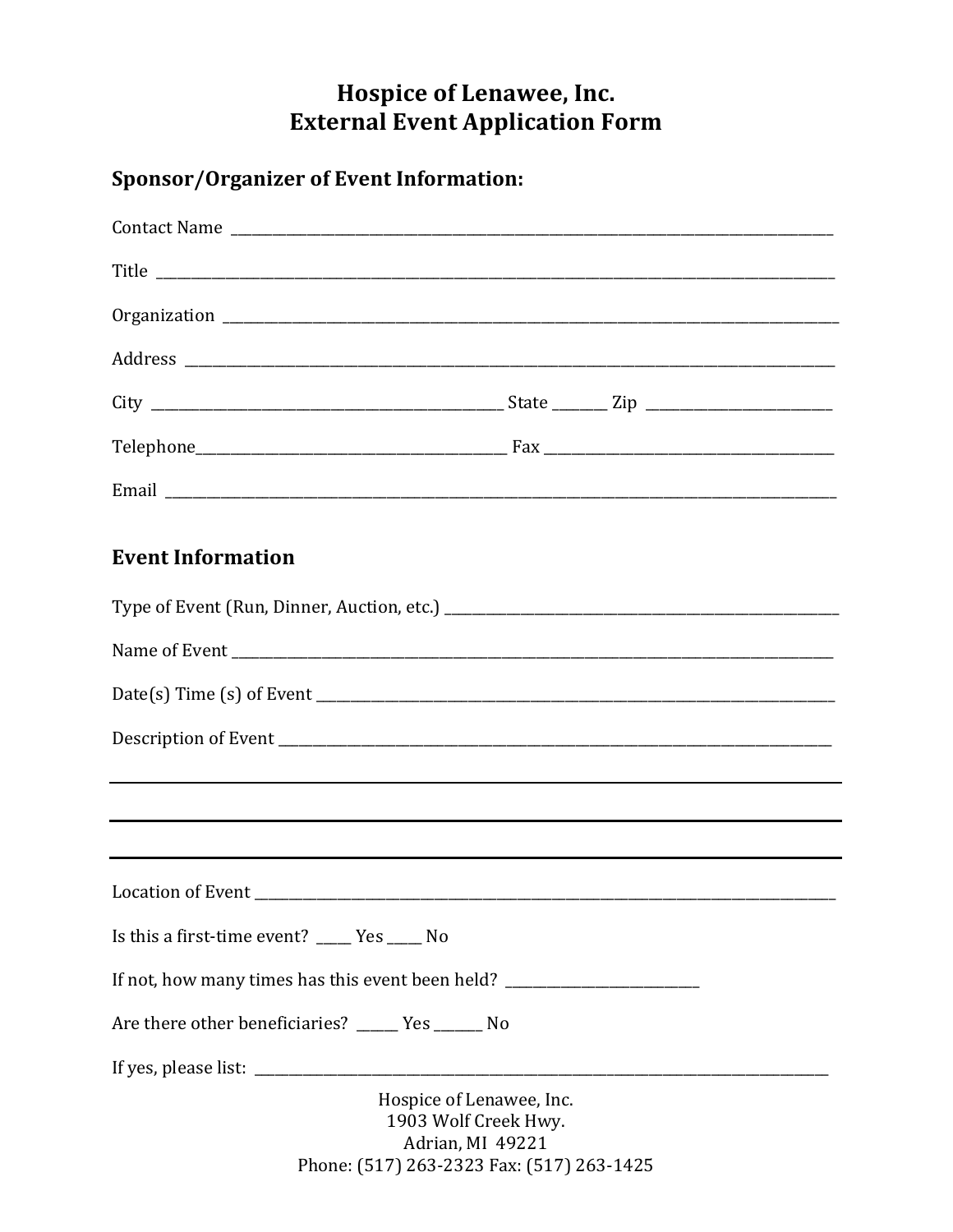How will you promote the event? (e.g. – newspaper, flyers, PSA, etc.)

How will you use the Hospice of Lenawee name and logo in the PR & marketing materials?

Note: If your event is approved, please submit copies of the use of Hospice of Lenawee logo and all printed materials bearing the HOL name and logo for approval by the organization before printing final copies or creating any materials developed for your event that includes information.

Please list the estimated expenses and explain how they will be covered. You may attach additional information if needed.

Estimated fundraising goal  $\frac{1}{2}$ 

I agree that until written permission has been received by HOL, contributions will not be solicited in the name of our organization.

\_\_\_\_\_\_\_\_ Yes \_\_\_\_\_\_\_ No